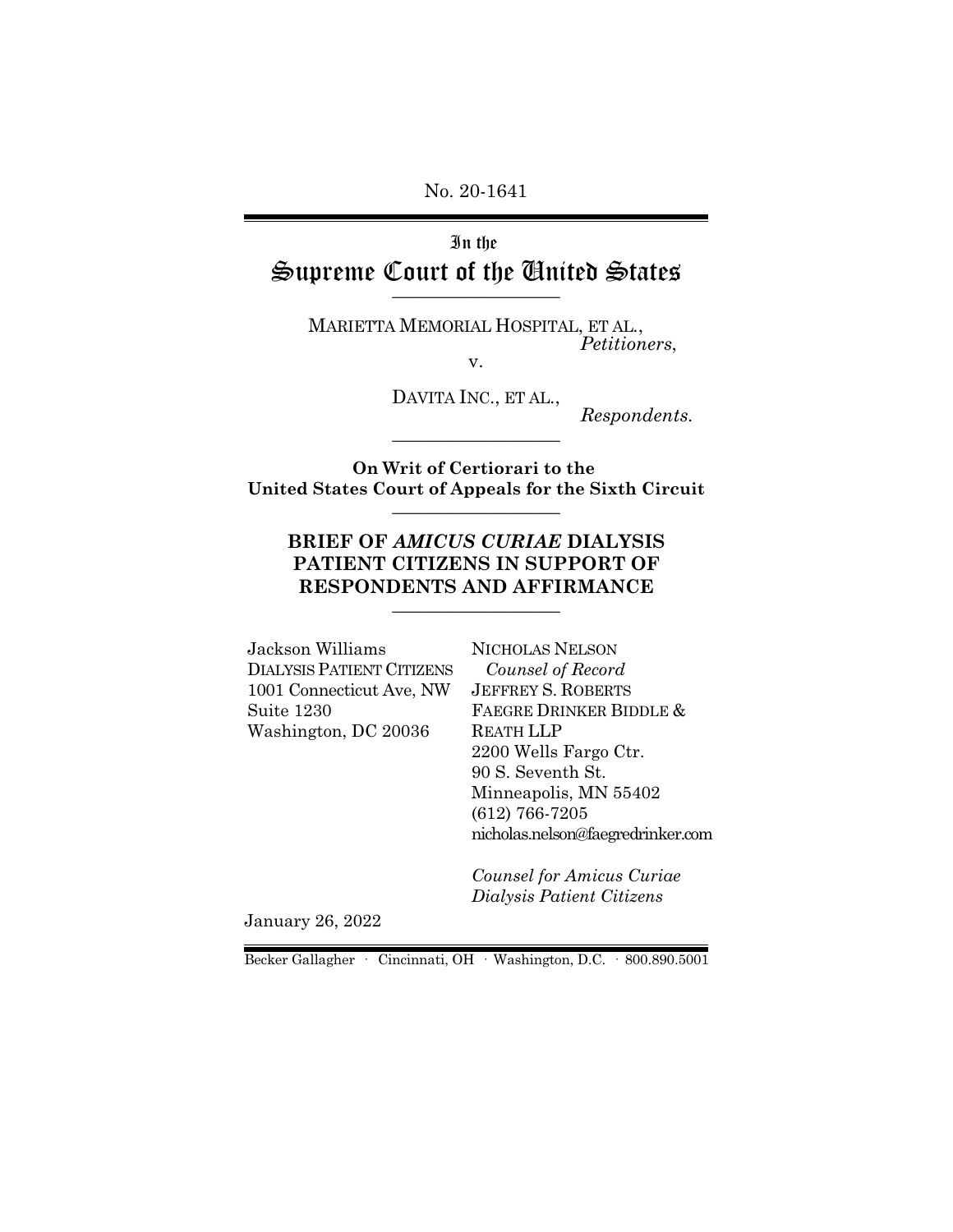# **TABLE OF CONTENTS**

| TABLE OF AUTHORITIES  ii                                                                                                        |
|---------------------------------------------------------------------------------------------------------------------------------|
| INTEREST OF AMICUS CURIAE 1                                                                                                     |
| SUMMARY OF THE ARGUMENT. 2                                                                                                      |
|                                                                                                                                 |
| Medicare Alone, Without Support From<br>I.<br>Private Health Plans, Cannot Ensure The<br>Availability of Dialysis Nationwide  5 |
| Petitioners' Position Would Create Structural<br>H.<br>Incentives For Health Plans To Deny Other                                |
| Giving Up Their Private Health Plans Often<br>Ш.<br>Forces ESRD Patients To Accept Inferior                                     |
|                                                                                                                                 |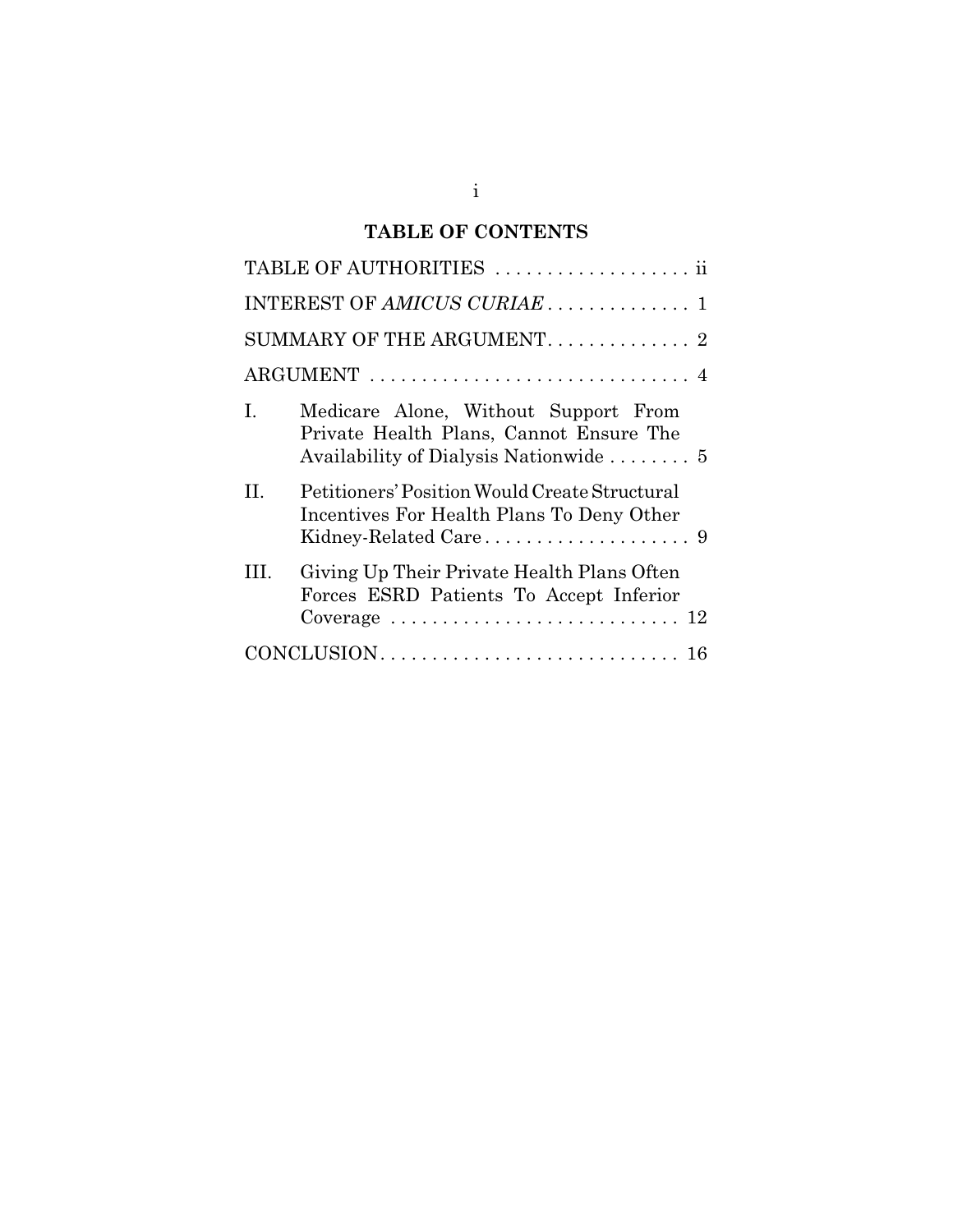# **TABLE OF AUTHORITIES**

## **CASES**

| DaVita Inc.v. Virginia Mason Mem'l Hosp.,                       |  |
|-----------------------------------------------------------------|--|
| 981 F.3d 679 (9th Cir. 2020). $\dots \dots \dots \dots \dots$ 6 |  |

# **STATUTES**

|--|--|--|

# **OTHER AUTHORITIES**

| 2022 Medicare Part A & B Premiums and                |  |
|------------------------------------------------------|--|
| Deductibles, Ctrs. for Medicare & Medicaid           |  |
| Servs., https://www.cms.gov/newsroom/                |  |
| fact-sheets/2022-medicare-parts-b-premiums-a         |  |
| nd-deductibles2022-medicare-part-d-income-re         |  |
| lated-monthly-adjustment  13                         |  |
|                                                      |  |
| Ctrs. for Medicare and Medicaid Servs., CY 2022      |  |
| End Stage Renal Disease Prospective Payment          |  |
| System Final Rule (CMS-1749-F),                      |  |
| https://www.cms.gov/newsroom/fact-sheets/cy-         |  |
| 2022-end-stage-renal-disease-prospective-pay         |  |
| ment-system-final-rule-cms- $1749$ -f  14            |  |
| <i>Dental Services, Medicare.gov,</i>                |  |
| https://www.medicare.gov/coverage/dental-            |  |
|                                                      |  |
|                                                      |  |
| <b>Ensure ALL Medicare ESRD Patients Have Access</b> |  |
| to Medigap Plans, Dialysis Patient Citizens          |  |
| (Sept. 2019) https://www.dialysispatients.org/       |  |
| sites/default/files/medigap_201909.pdf $15$          |  |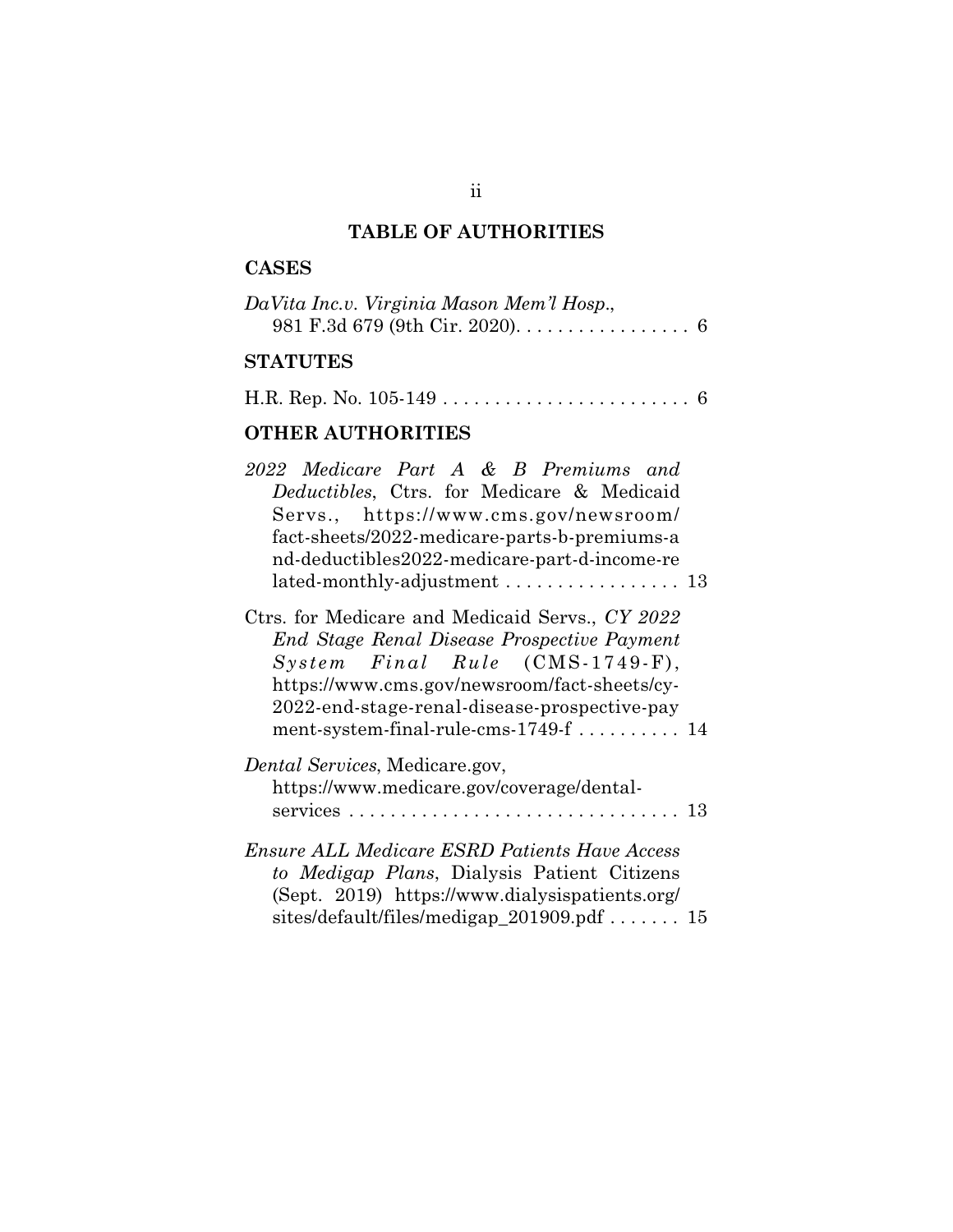| Frequently Asked Questions about Dialysis Access<br>Surgery, Beth Israel Deaconess Med. Ctr.,<br>https://www.bidmc.org/centers-and-departmen<br>ts/transplant-institute/dialysis-access-center/fr<br>equently-asked-questions-about-dialysis-access                              |
|----------------------------------------------------------------------------------------------------------------------------------------------------------------------------------------------------------------------------------------------------------------------------------|
| Seyed Bahman Gaderien et al., Diabetes and<br>End-Stage Renal Disease; A Review Article on<br>New Concepts, 4 J. Renal Injury Prevention<br>28(2015), https://www.ncbi.nlm.nih.gov/                                                                                              |
| Eleni A. Georgakopoulou et al., Dental Management<br>of Patients Before and After Renal<br><i>Transplantation</i> , 13 Baltic Dental and<br>Maxillofacial J. 107 (2011),<br>https://www.sbdmj.com/114/114-01.pdf 14                                                              |
| Gov't Accountability Office, End Stage Renal<br>Disease: CMS Should Improve Design and<br>Strengthen Monitoring of Low-Volume<br>$Adjustment$ , Report 13-287 (2013) 8                                                                                                           |
| Yoshio N. Hall et al., Predictors of end-stage renal<br><i>disease in the urban poor, J. Health Care Poor</i>                                                                                                                                                                    |
| Emily Kopp & Jay Hancock, The High Cost of Hope:<br>When the Parallel Interests of Pharma and<br>Families Collide, The Daily Beast (Oct. 15,<br>2018), https://www.thedailybeast.com/the-high<br>-cost-of-hope-when-the-parallel-interests-of-<br>pharma-and-families-collide 10 |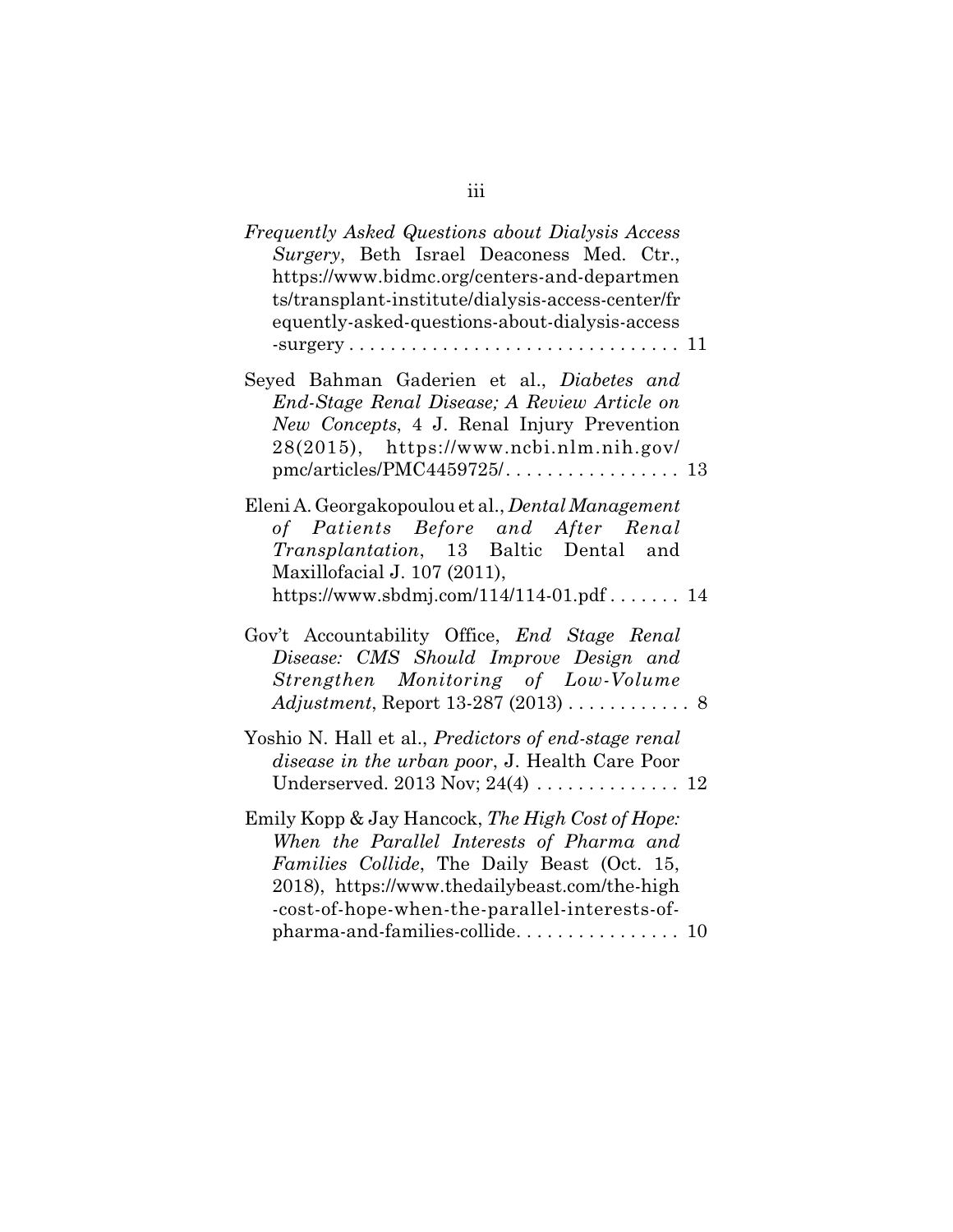| Medicare.gov, Part B Costs,<br>https://www.medicare.gov/your-medicare-                                                                                                                                                                                                           |
|----------------------------------------------------------------------------------------------------------------------------------------------------------------------------------------------------------------------------------------------------------------------------------|
| Medicare Payment Advisory Comm'n, Report to the<br>Congress: Medicare Payment Policy (Mar. 2019),<br>$mar19$ _medpac_entirereport_sec_rev.pdf  7, 8                                                                                                                              |
| Medicare Payment Advisory Comm'n, Report to the<br>Congress: Medicare Payment Policy (Mar. 2021),<br>mar21_medpac_report_to_the_congress_sec.pdf                                                                                                                                 |
| Amber O. Molnar et al., Risk Factors for Unplanned<br>and Crash Dialysis Starts: A Protocol for a<br>Systematic Review and Meta-Analysis,<br>Systematic Revs. 1, 1-2 (2016),<br>$5\quad$<br>https://www.ncbi.nlm.nih.gov/pmc/articles/PM                                         |
| Nat'l Council on Aging, How Much Does Medicare<br>Part D Cost?,<br>https://www.mymedicarematters.org/costs/part-                                                                                                                                                                 |
| Nat'l Inst. of Diabetes and Digestive and Kidney<br>Diseases, Diabetic Eye Disease,<br>https://www.niddk.nih.gov/health-information/<br>diabetes/overview/preventing-problems/diabeti<br>c-eye-disease $\dots \dots \dots \dots \dots \dots \dots \dots \dots \dots \dots \dots$ |
| Nat'l Insts. of Health, <i>Hearing Loss Is Common in</i><br>People with Diabetes (June 16, 2008),<br>https://www.nih.gov/news-events/news-release<br>s/hearing-loss-common-people-diabetes 14                                                                                    |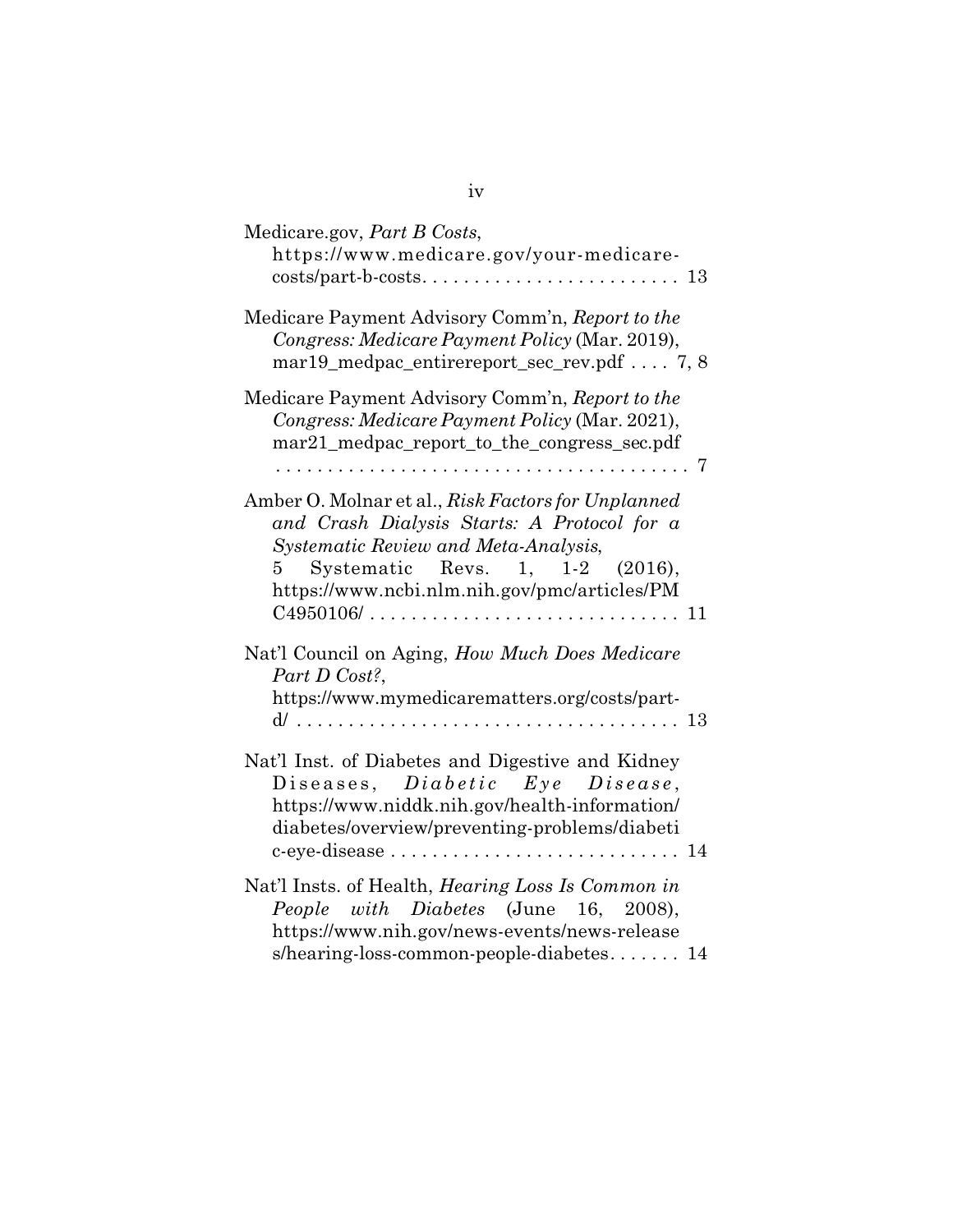| Nat'l Kidney Found., <i>Hemodialysis Access: What</i><br>You Need to Know, at $7-9$ (2006),<br>https://www.kidney.org/sites/default/files/11-50                          |  |
|--------------------------------------------------------------------------------------------------------------------------------------------------------------------------|--|
| Ryan et al., <i>Identifying Barriers to Preemptive</i><br>Kidney Transplantation in a Living Donor<br><i>Transplant Cohort</i> , 4 Kidney Transplantation<br>356 (2018), |  |
| https://journals.lww.com/transplantationdirect/<br>pages/articleviewer.aspx?year=2018&issue=04<br>$000\&$ article= $00002\&$ type=Fulltext  10                           |  |
| Adam A. Shpigel et al., A Comparison of Payments<br>to a For-Profit Dialysis Firm from Government<br>and Commercial Insurers, 179 JAMA Internal                          |  |
| United States Renal Data System, 2021 Annual<br>Data Report: End Stage Renal Disease (2021). 15                                                                          |  |
| Ward, Michael M., Socioeconomic Status and the<br><i>Incidence of ESRD</i> , 51 Am. J. Kidney Dis. 563                                                                   |  |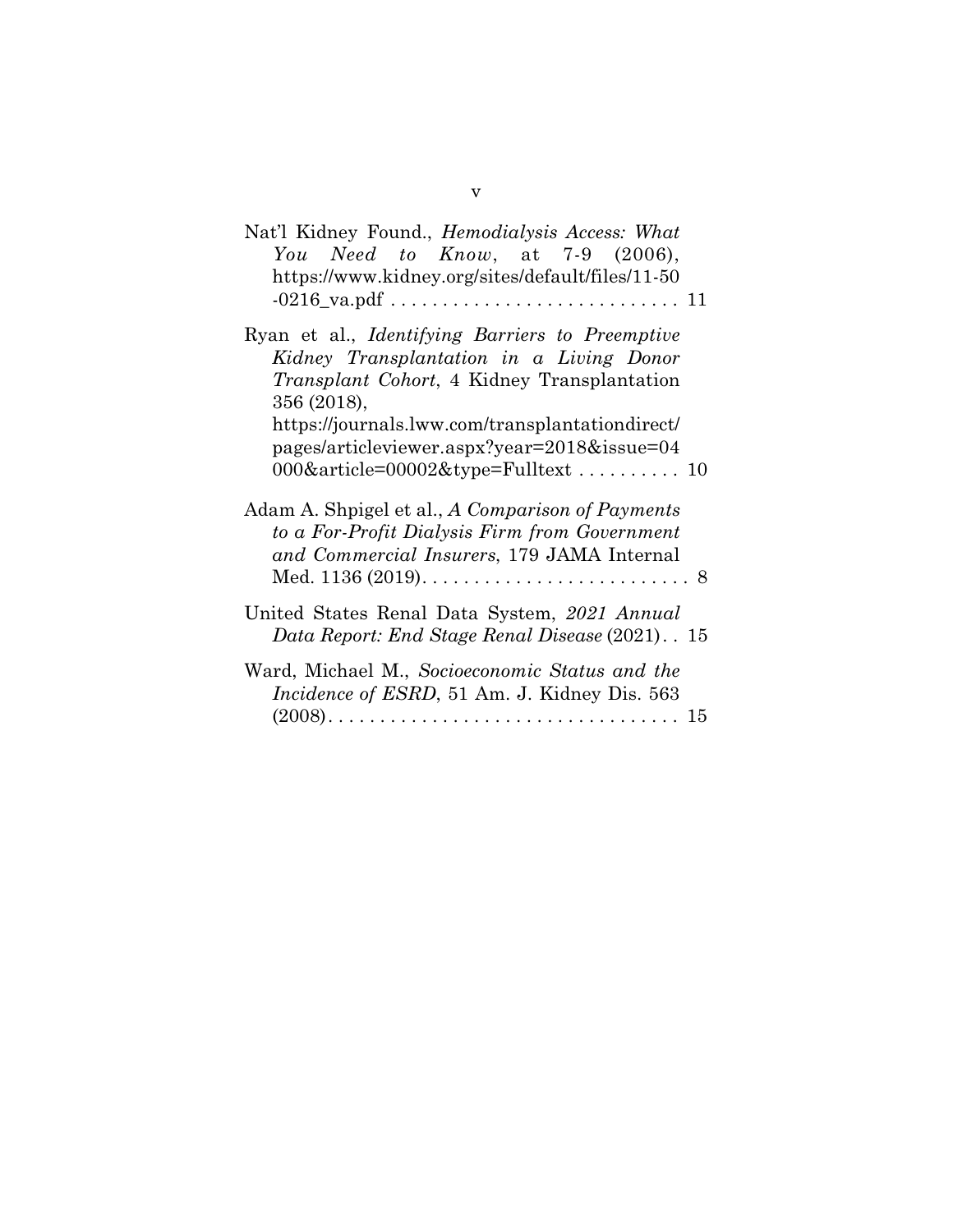#### **INTEREST OF** *AMICUS CURIAE*<sup>1</sup>

By reducing coverage for kidney dialysis, Petitioners in this case are harming patients with end-stage renal disease ("ESRD") who depend on dialysis to stay alive. *Amicus* Dialysis Patient Citizens ("DPC") is the nation's largest patient-led organization representing individuals with ESRD. On behalf of over 30,000 patient members, DPC is dedicated to improving the quality of life for dialysis patients. DPC empowers dialysis patients to be their own advocates, and DPC's Board of Directors is composed of people with ESRD. DPC's members rely on affordable access to dialysis to survive. When private health insurance plans slash benefits for ESRD patients and force them onto Medicare—as Petitioners have done here—they reduce patients' access to life-saving treatment and increase the financial burdens these vulnerable, seriously ill, and disproportionately low-income individuals must shoulder as they fight to survive.

Congress enacted the statutes at issue in this case to prevent exactly these harms to patients who are already dealing with a life-threatening illness. To prevent private health plans like Petitioners from imposing these harms on its members, DPC has an urgent interest in ensuring that the statutes are properly construed.

<sup>&</sup>lt;sup>1</sup> All parties have consented to the filing of this brief. No counsel for a party authored the brief in whole or in part. Other than *amicus*, its members, and its counsel, no person made any monetary contribution intended to fund the preparation or submission of this brief.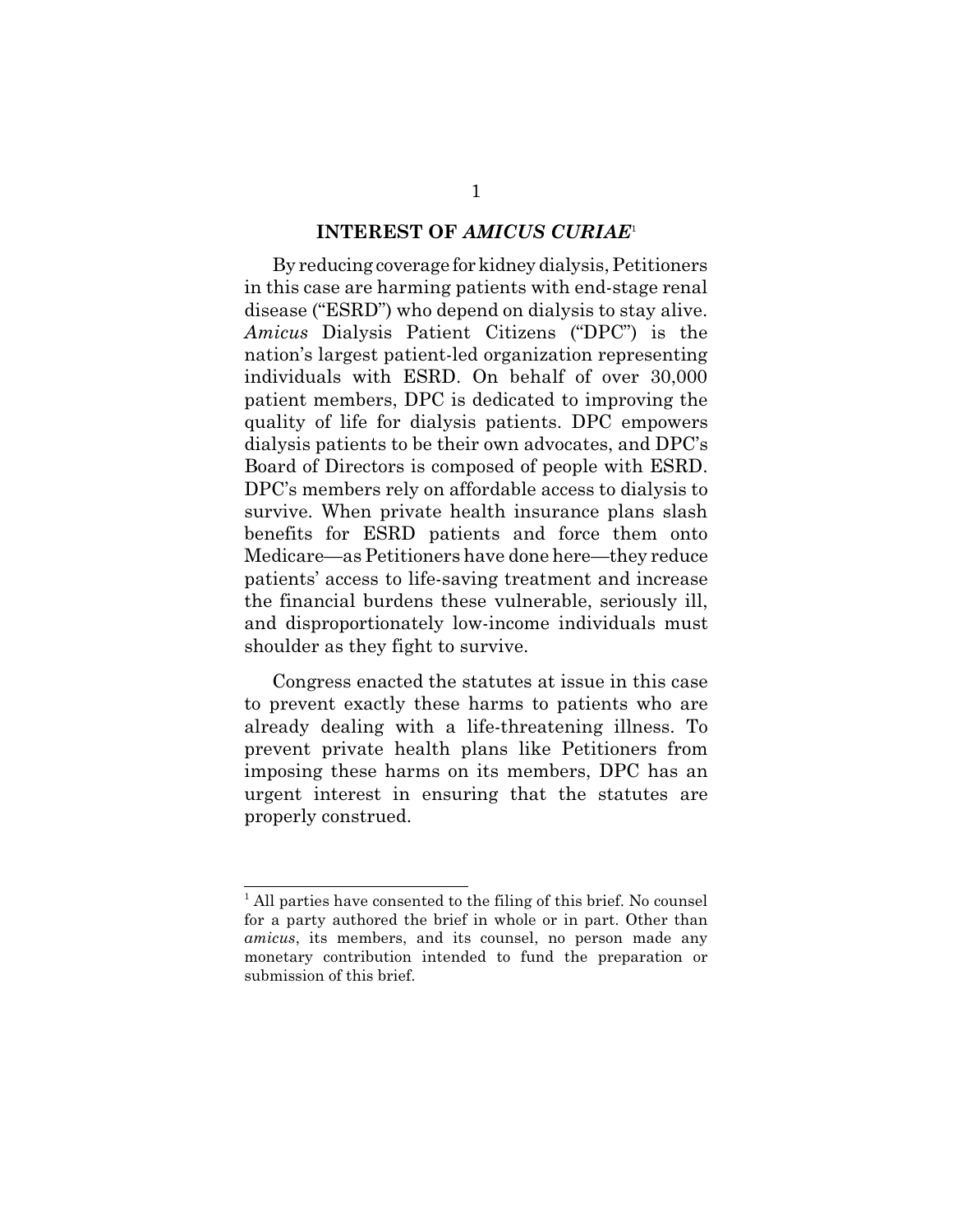#### **SUMMARY OF THE ARGUMENT**

Although the Medicare statute requires private health plans to share the cost of dialysis treatment, Petitioners argue that they have found a not-verysubtle way to circumvent that requirement. Their health plan pays so little for dialysis (compared to other medical treatments) that ESRD patients are likely to drop their private coverage and switch to Medicare. Petitioners suggest that the only victims of these anti-dialysis plan provisions are dialysis providers. That is gravely wrong. If Petitioners' arguments prevail, the result would be profound and serious harms to dialysis patients themselves.

These harms take several forms. First, Petitioners' scheme threatens to make outpatient dialysis treatment completely unavailable in many parts of the country. Dialysis is expensive, and health plans have tremendous financial incentives to avoid paying for it. If it were legal to shift privately-insured patients to Medicare, as Petitioners argue, then many or most health plans likely would do so. But Medicare alone simply cannot sustain the availability of dialysis throughout the country. At a large portion of the nation's dialysis facilities, Medicare dialysis payments do not cover the facilities' cost of providing service. These facilities depend on higher payments from private health plans to stay financially solvent. Shifting more of those facilities' patients to Medicare will threaten the continued viability of many outpatient dialysis facilities. Dialysis will become practically unavailable in many regions.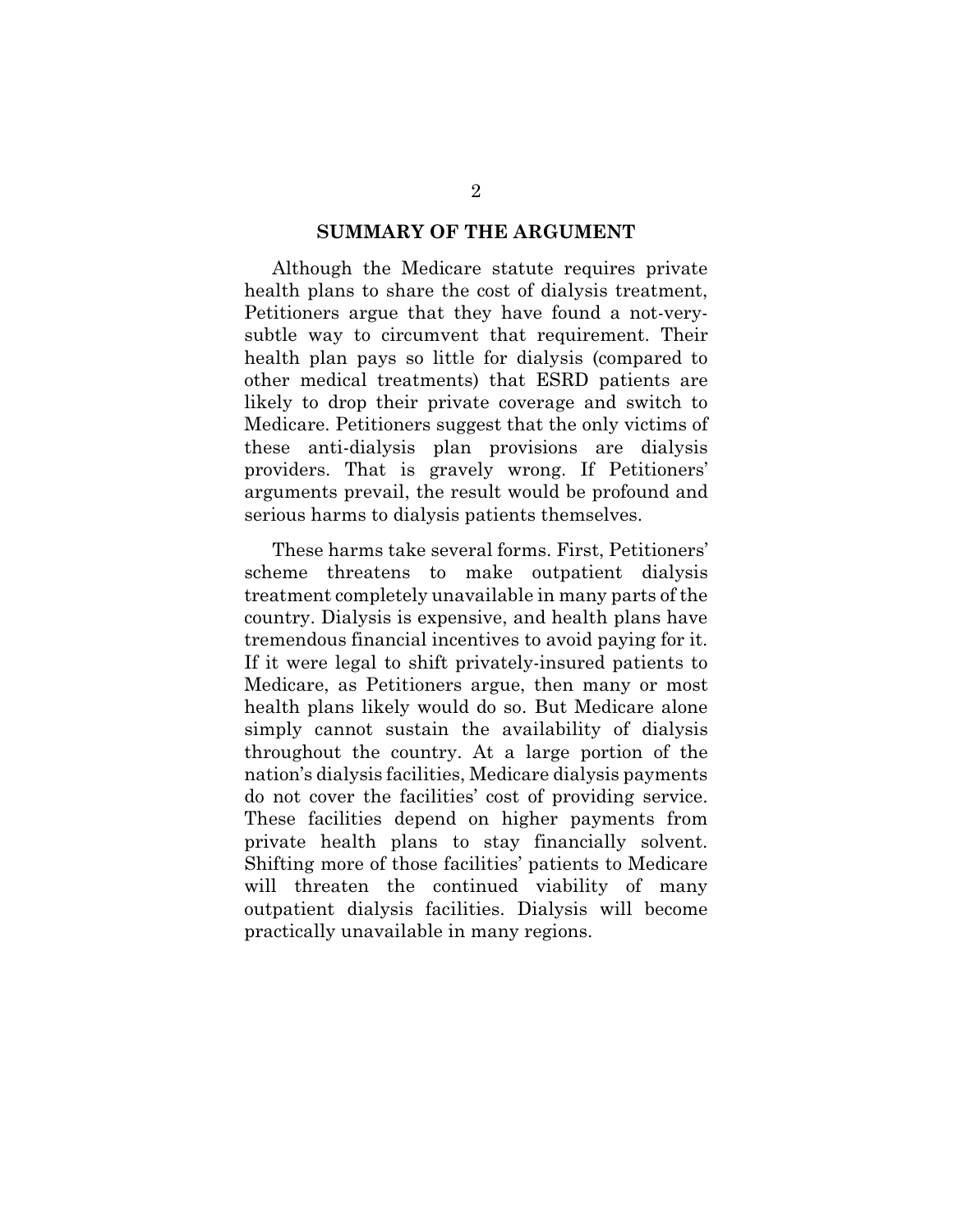Second, allowing private insurers to avoid paying for dialysis coverage will eliminate their financial incentives to cover other kidney-related health care that is extremely important to ESRD patients. Numerous treatments are available that either delay the need for dialysis or prepare a patient to eventually receive dialysis more effectively. A health plan that must share the cost of dialysis treatment can save money by paying for these treatments, often greatly improving the patient's quality of life. By contrast, a health plan that will not bear the cost of dialysis will face financial pressure *not* to cover the cost of that preventive care.

Third, and most immediately, an ESRD patient who switches to Medicare for dialysis coverage often loses significant health and financial benefits from his or her private health plan. The benefits provided by Medicare are often much more limited than those provided by private plans. Private insurance may well cover other members of an ESRD patient's family; Medicare usually does not. And ESRD patients themselves often have other serious diseases and co-morbidities, such as diabetes, that require sophisticated treatment from specialists. Forcing ESRD patients onto Medicare therefore can cause them serious harm by reducing their access to specialists who do not accept Medicare and by increasing the financial burdens on patients. ESRD patients are already severely ill and usually unable to work because of their illness and the intensive, time-consuming dialysis treatments they must regularly receive to stay alive. They should not be forced to shoulder additional financial and medical harms—especially harms that Congress sought to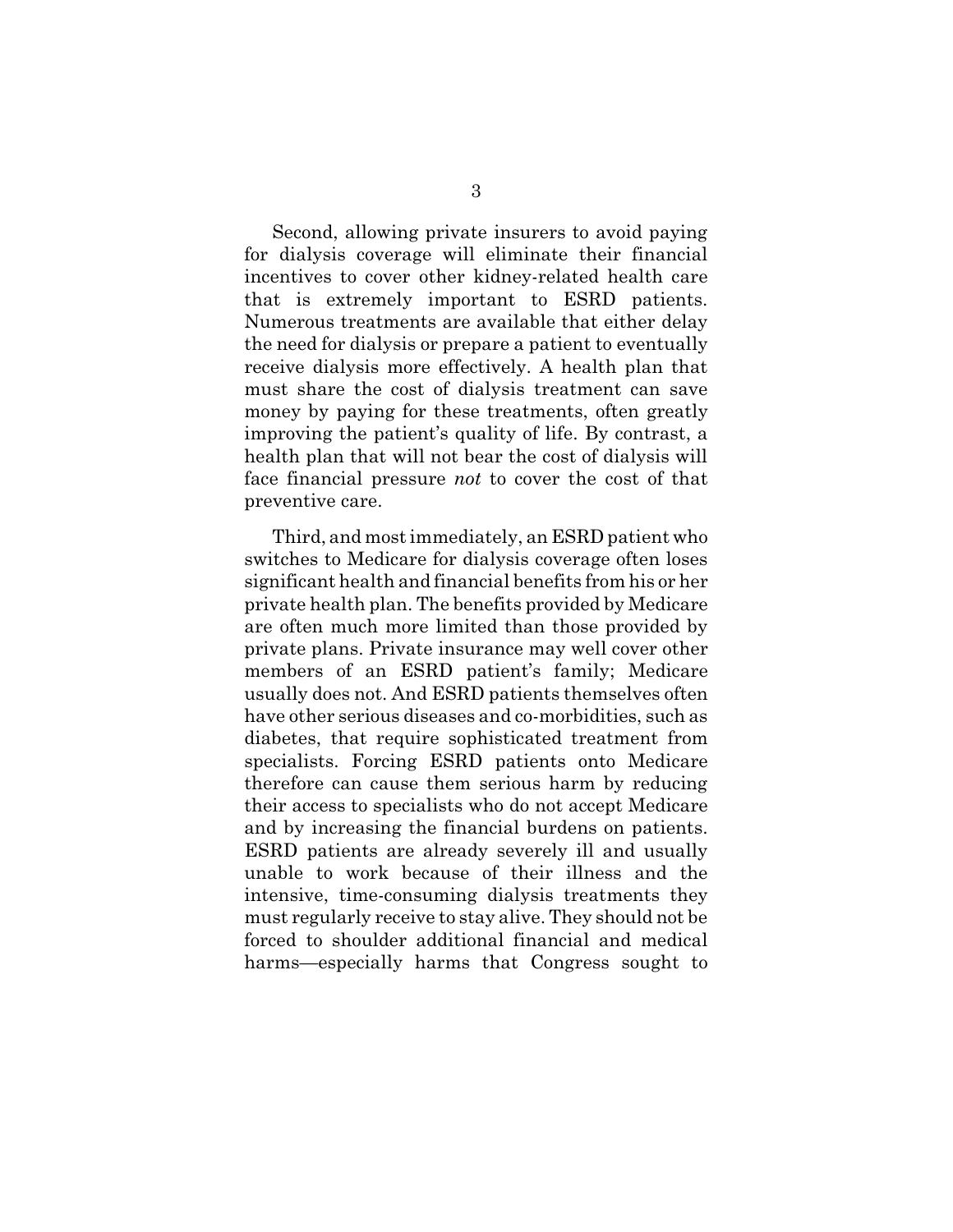prevent by enacting the statute Petitioners' conduct here violates.

In sum, Petitioners' position would cause large-scale harms of precisely the kind that the Medicare dialysiscoverage provisions are structured to prevent. The Court should confirm that those provisions are more than a hollow promise, and bar discriminatory plan terms like the ones at issue here.

#### **ARGUMENT**

As Respondents' brief well explains, the nearly 800,000 Americans with end-stage renal disease depend on intensive, expensive dialysis treatment in order to stay alive. As a practical matter, that treatment is available mostly at outpatient dialysis facilities, some of which are run by Respondent DaVita. These clinics serve ESRD patients almost exclusively.

To protect ESRD patients and to address the unique challenges they face, Congress enacted several dialysisspecific provisions in the Medicare statute. They provide that Medicare will cover dialysis costs for virtually all ESRD patients regardless of age—but they require that a patient's private health plan continue as the primary payer for 30 months. They also prohibit health plans from discriminating against ESRD patients by attempting to shift the costs of their dialysis treatment to Medicare sooner. In this way, Congress ensured that *both* the public and private health insurance systems would share in the substantial costs of providing life-sustaining dialysis treatments to ESRD patients.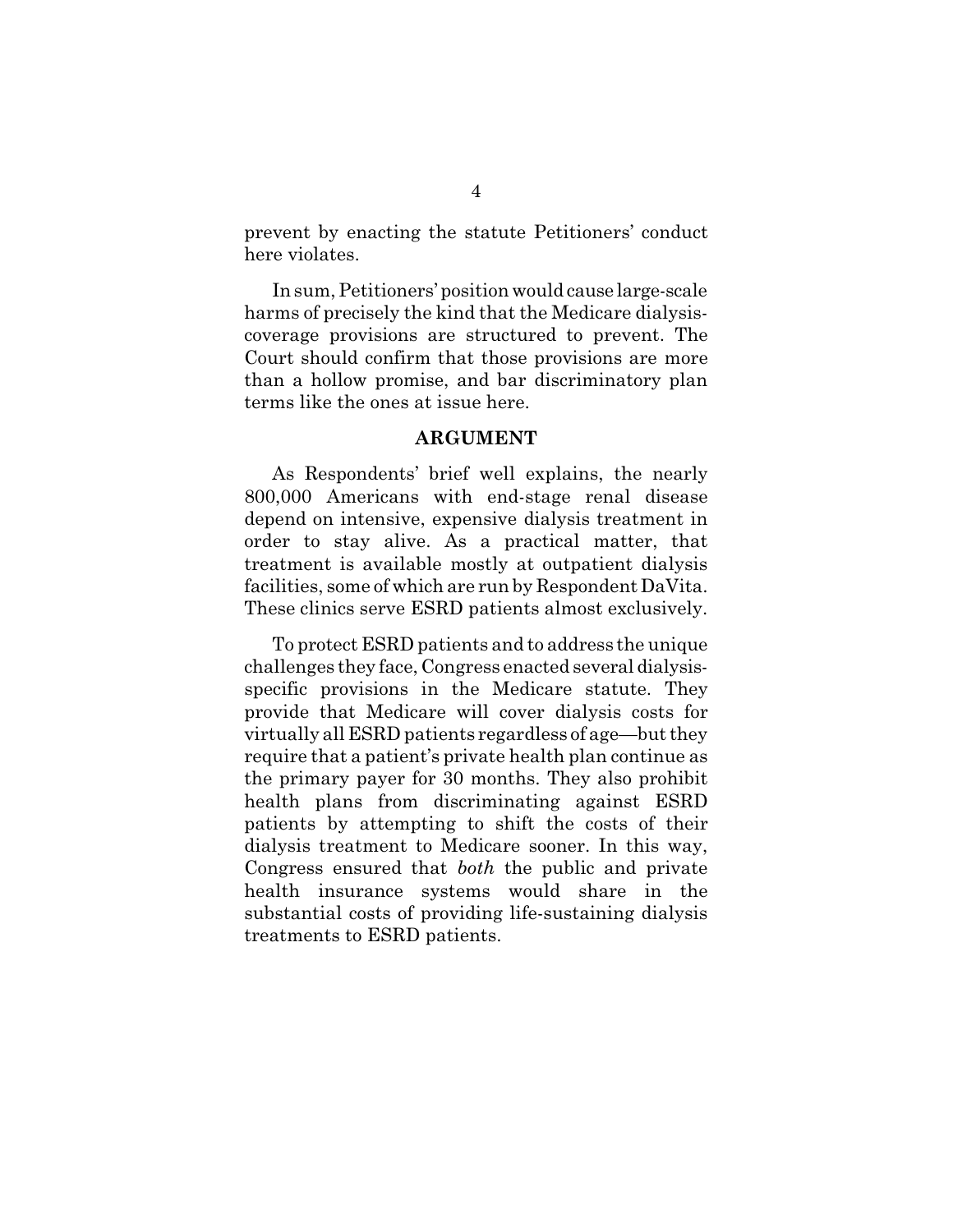These provisions are of course structured to save Medicare substantial amounts of money, but they are far more than financial protections for the public fisc. Rather, by carefully apportioning coverage for ESRD patients between Medicare and private health plans, Congress provided vital protections for the patients themselves. If Petitioners here are correct, and insurers can circumvent that statutory apportionment, then ESRD patients will suffer serious harm—harm of exactly the type that the statutes are structured to prevent.

## **I. Medicare Alone, Without Support From Private Health Plans, Cannot Ensure The Availability of Dialysis Nationwide.**

The most far-reaching way in which Petitioners' scheme will harm ESRD patients is by threatening to make life-sustaining outpatient dialysis unavailable, as a practical matter, in significant swaths of the country.

As Respondents' brief explains, until now, the vast majority of private insurance plans have respected Medicare's anti-discrimination rules and provided evenhanded coverage for outpatient dialysis services. Petitioners, however, have tried to evade those rules by adopting a unique and inferior reimbursement scheme for those services. Their health plan provides no innetwork coverage for outpatient dialysis, reimbursing it at only 87.5% of the already-low Medicare rate. The plan does not reimburse any other medical procedure at such a low rate. Moreover, the plan subjects dialysis—and only dialysis—to "cost containment review," "claim audit[ing]," and "negotiations and/or other related administrative services." (J.A.195.)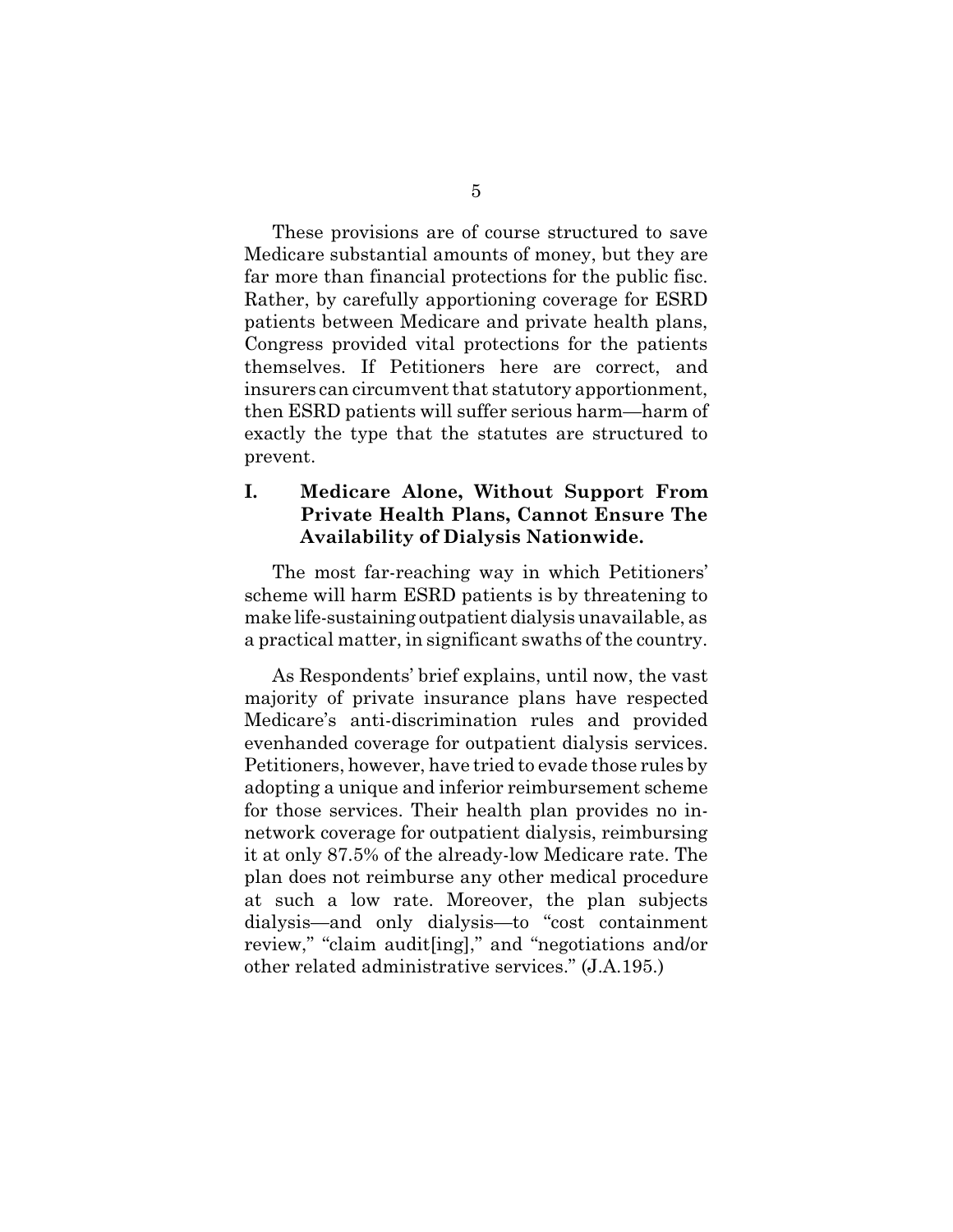If these efforts to shunt ESRD patients onto Medicare are vindicated in this case, other health plans will face tremendous financial pressure to adopt similar measures. As the statutes reflect, dialysis coverage is costly. In 1997, for instance, the House of Representatives Budget Committee estimated that extending private insurers' primary-payer obligations to 30 months (from the previous 18 moths) would result in a ten-year savings to Medicare of \$19.2 billion. H.R. Rep. No. 105-149, at 1404 tbl.2. And because Medicare provides backup coverage for virtually all outpatient dialysis, it is an exceptionally tempting cost-cutting target for health plans: insurers risk far less of an outcry if they reduce or eliminate coverage for dialysis than for other costly medical procedures.

Indeed, for these reasons, other health plans have already begun to adopt anti-dialysis measures similar to Petitioners'. For instance, the Ninth Circuit recently decided a case involving another health plan from Washington State that uses the same anti-dialysis 125%-of-Medicare rate as Petitioners' plan here. *Compare DaVita Inc. v. Virginia Mason Mem'l Hosp.,* 981 F.3d 679, 683 (9th Cir. 2020), *with* J.A. 14, 91-92. And if this Court accepts Petitioners' argument that health plans may reimburse outpatient dialysis at lower rates than other medical treatments, there would be nothing to stop health plans from slashing their reimbursement rates even further.

If the Court finds that Petitioners' anti-dialysis measures do not violate the MSPA, such provisions will very likely become commonplace in private health plans. And if that occurs, an ESRD diagnosis will result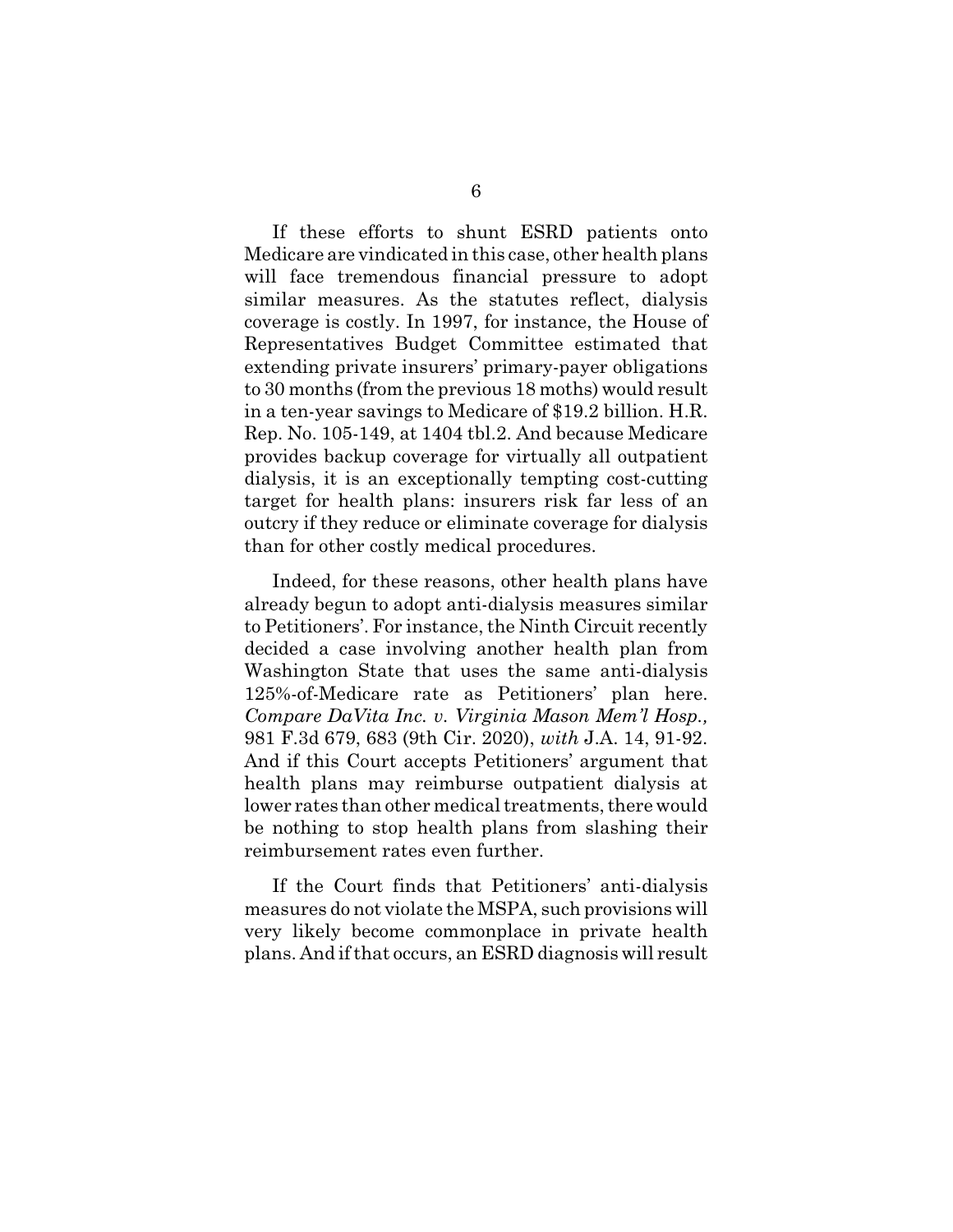in the patient being forced to immediately shift off of private insurance and onto Medicare.

That will not just cost Medicare billions of dollars—it also will cause substantial harm to ESRD patients. The reality is that Medicare payments alone are not sufficient to ensure that dialysis treatment remains available throughout the country. As is true for many medical procedures, Medicare often reimburses dialysis facilities for less than the actual cost of service.<sup>2</sup> Currently, approximately 40% of dialysis facilities lose money on every Medicarereimbursed dialysis treatment they perform.<sup>3</sup> And in some recent years, the total cost to providers of *all* Medicare-reimbursed dialysis, nationwide, has exceeded the total Medicare payments for those treatments.<sup>4</sup> The problem is especially acute in rural areas, where dialysis facilities face higher costs and therefore greater deficits from Medicare payments.<sup>5</sup>

This means that the 90% of ESRD patients who are enrolled in Medicare rely heavily on the remaining 10% who still have private insurance in order to cross-

<sup>2</sup> Medicare Payment Advisory Comm'n, *Report to the Congress: Medicare Payment Policy* at 156 (Mar. 2019), mar19 medpac entirereport sec rev.pdf

<sup>3</sup> Medicare Payment Advisory Comm'n, *Report to the Congress: Medicare Payment Policy* at 189 tbl.6-6 (Mar. 2021), mar21 medpac report to the congress sec.pdf

<sup>4</sup> Medicare Payment Advisory Comm'n *supra* n.2., at 174 & tbl.6-5 (in 2017, the nationwide "Medicare margin" for freestanding dialysis facilities was -1.1%).

<sup>&</sup>lt;sup>5</sup> Ibid. (the 2017 Medicare margin for rural dialysis facilities was -5.5%).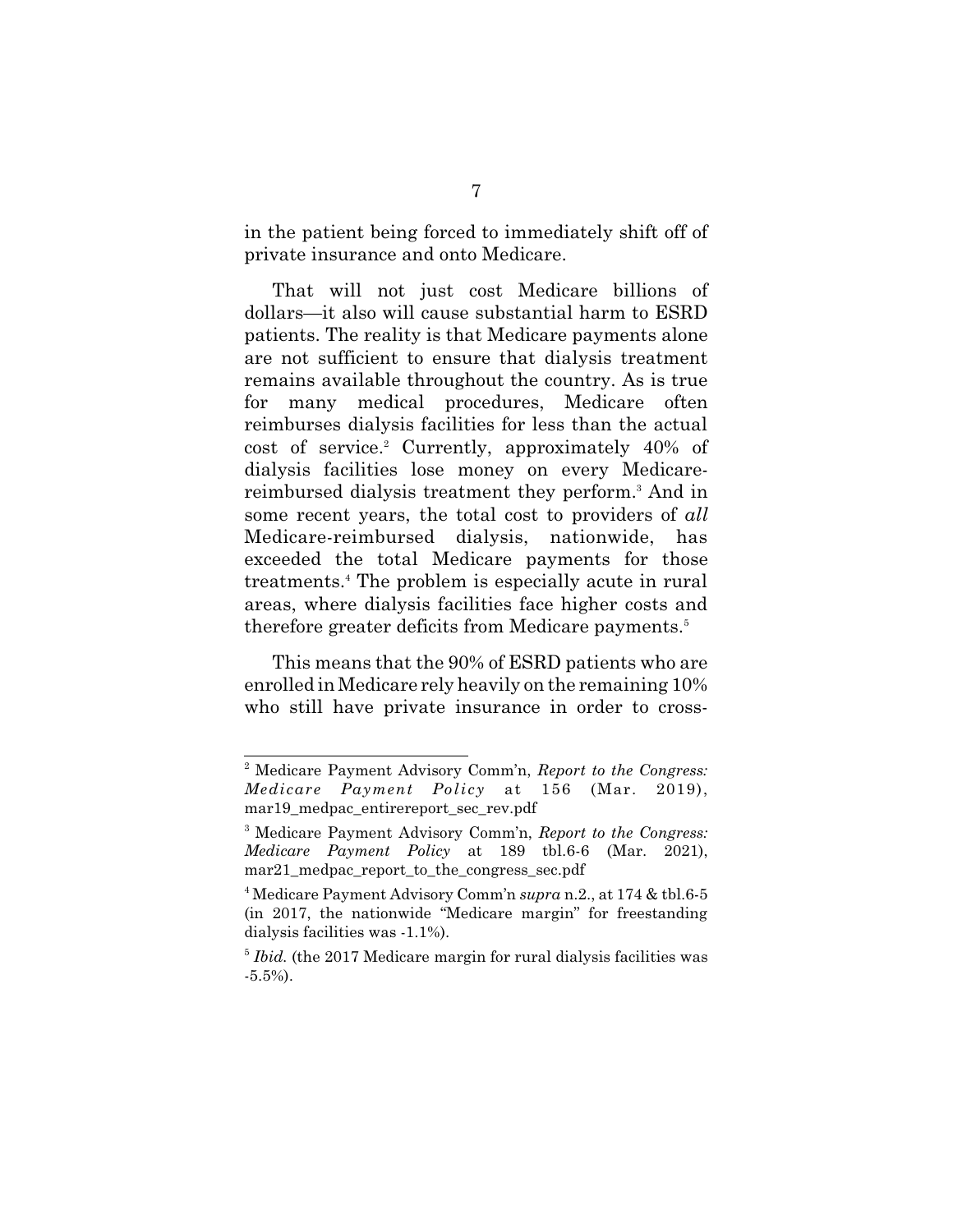subsidize their treatment.<sup>6</sup> It also means that these payments from private insurers are crucial to keeping outpatient dialysis facilities open for *every* ESRD patient, whether they are covered by private insurance or Medicare.

Respondent DaVita's particular experience is illustrative. A third-party review of public information showed that, in 2017, government sources (Medicare and Medicaid combined) paid DaVita, on average, \$248 for a dialysis treatment—less than DaVita's average cost per treatment of \$269.<sup>7</sup> DaVita could continue operating only because, for the small portion of its patients who had private insurance, DaVita received an average of \$1041 per dialysis treatment.<sup>8</sup>

The reality, then, is that shifting ESRD patients *en masse* from private insurance to Medicare will place many dialysis facilities at risk of insolvency. The greatest threat would be to rural dialysis centers, which (with their higher costs) face a greater shortfall from Medicare payments.<sup>9</sup> With the likely closure of

<sup>6</sup> *See* Adam A. Shpigel et al*., A Comparison of Payments to a For-Profit Dialysis Firm from Government and Commercial Insurers*, 179 JAMA Internal Med. 1136, 1137 (2019) (at DaVita facilities in 2017, "[c]ommercial payers represented 10.5% of volume but generated 33% of revenue").

<sup>7</sup> *Ibid.*

<sup>8</sup> *Ibid.*

<sup>9</sup> Medicare Payment Advisory Comm'n, *supra* n.2, at 173. Although Medicare has increased reimbursements to certain small rural providers, the program's administration has been criticized as failing to compensate eligible facilities. *Ibid.*; *see also* Gov't Accountability Office, *End Stage Renal Disease: CMS Should Improve Design and Strengthen Monitoring of Low-Volume*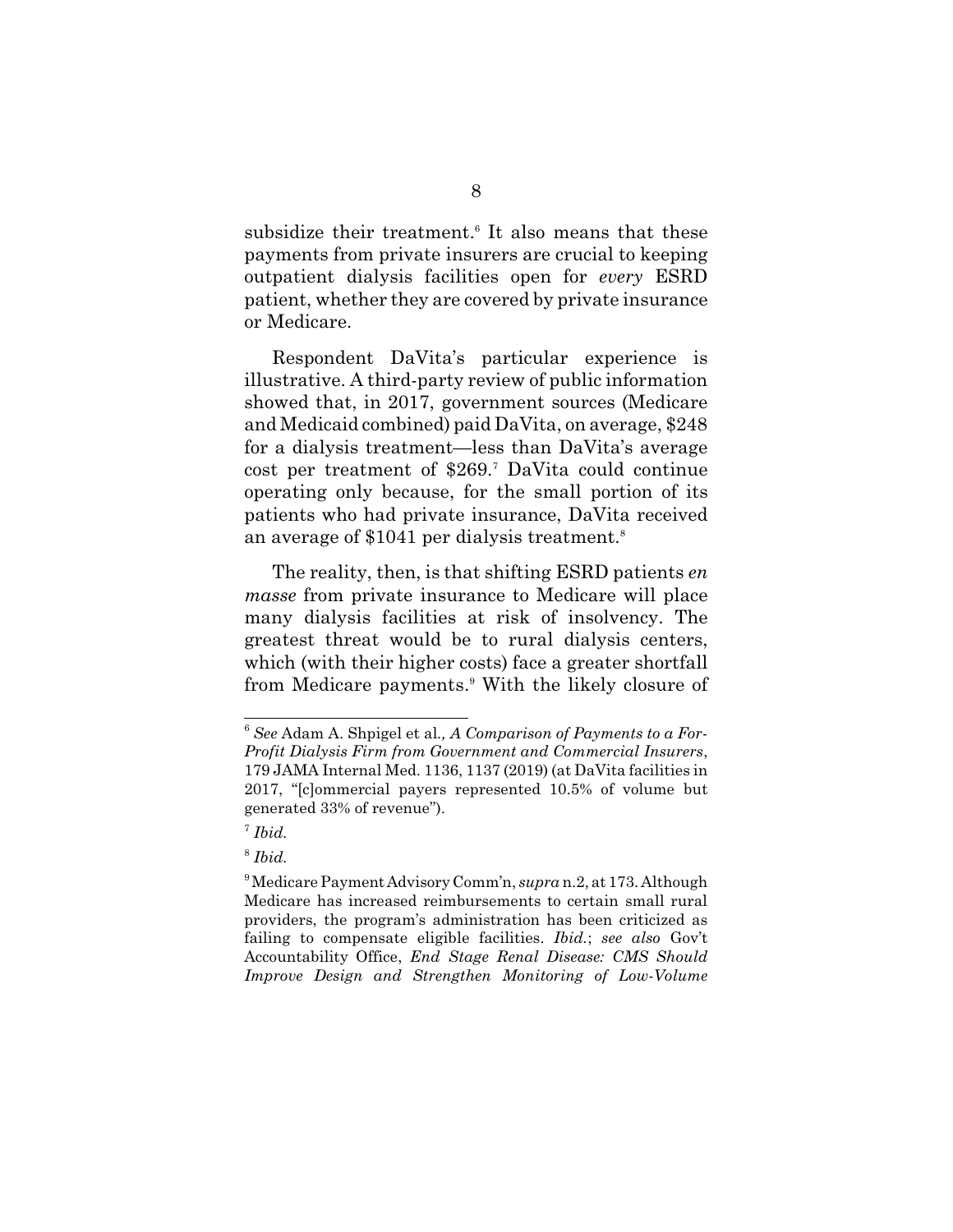many outpatient dialysis clinics—especially those in relatively remote areas—there would be a grave risk that dialysis will become effectively unavailable in several regions of the country. If ESRD patients in those areas cannot relocate, they will not have access to life-sustaining treatment. The statutory plan to ensure dialysis access for all Americans would fail, with tragic results for patients.

### **II. Petitioners' Position Would Create Structural Incentives For Health Plans To Deny Other Kidney-Related Care.**

A mass shift of ESRD patients to Medicare would jeopardize more than just dialysis availability—it would also pose a systemic risk to many other kinds of kidney care, even for patients who retain private insurance.

Generally, when a health plan covers treatments for expensive medical conditions, it has strong financial incentives to provide robust preventive and preparatory care. If the health plan can prevent an expensive condition from developing or worsening, it can avoid the escalating costs that come with treating the condition itself. Thus, the health plan has a financial incentive to pay for care that will benefit the

*Adjustment*, Report 13-287, at 11 (2013), https://www.gao.gov/ assets/gao-13-287.pdf. In this regard, rural outpatient dialysis clinics should not be confused with rural hospitals, which have access to far more stable funding sources. Medicare allows many rural hospitals to bill Medicare for their full costs, guaranteeing that they will never lose money. Outpatient dialysis providers are not eligible for such treatment. Moreover, local hospitals often benefit from philanthropy and community investments, which rarely are available to outpatient dialysis providers.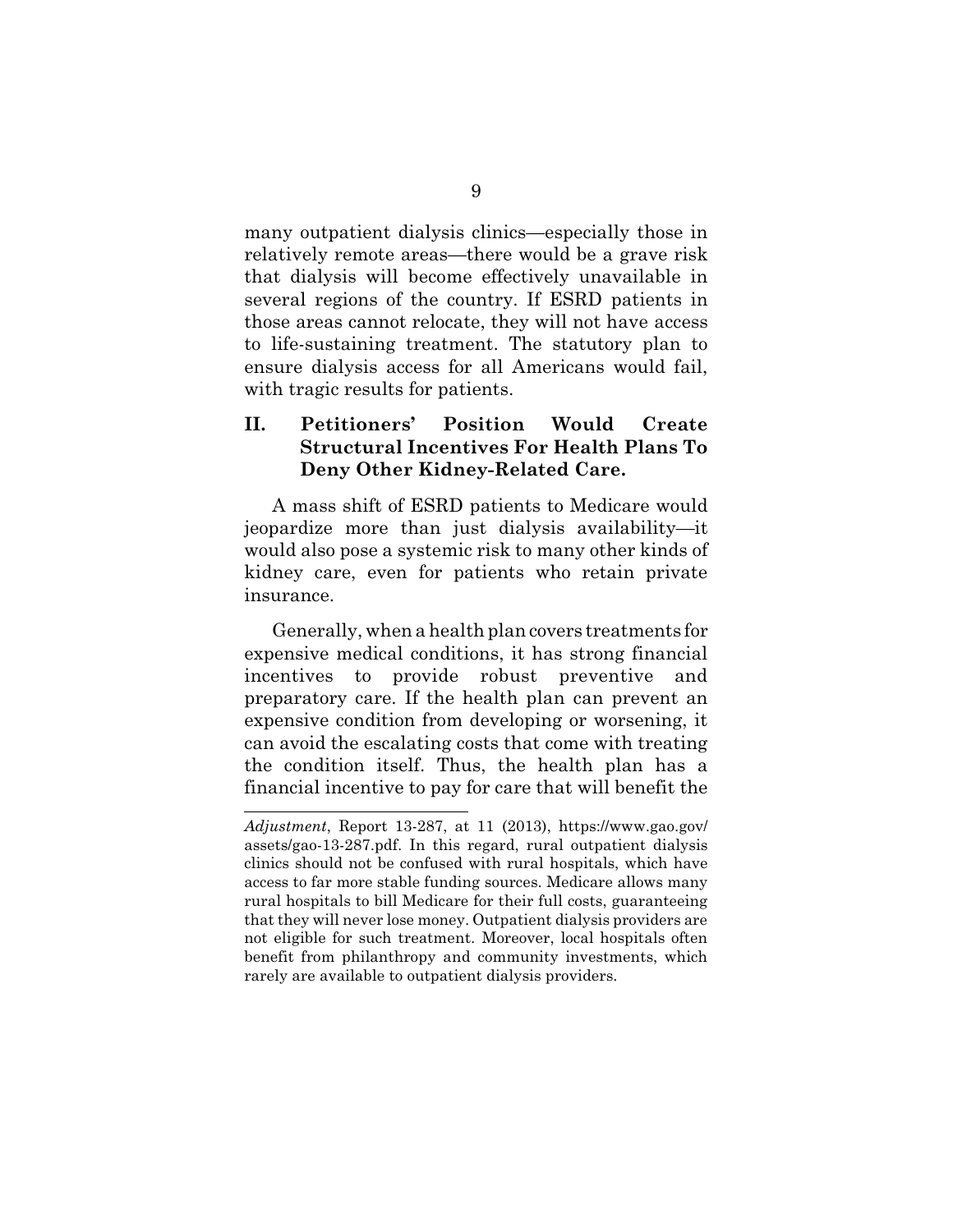patient by preventing, delaying, lessening, or preparing for a serious illness.

But these incentives would be reversed in a situation where the health plan knows that the cost of care can be shifted to someone else (such as Medicare) as soon as the patient develops the expensive condition. In that situation, paying for care to prevent or delay the condition will not help the plan's finances, and indeed will hurt them. The insurer's and patient's interests thus are no longer aligned. One of the only realistic tools to re-align them is robust antidiscrimination provisions that prevent the insurer from ducking its responsibility to pay for treating the costly condition.

Such is the case with ESRD. There are preventive and preparatory treatments for kidney failure that can greatly benefit patients by avoiding, delaying, or lessening the need for dialysis. To give one example, one genetic disease that can cause kidney failure in children can be treated with an expensive drug.10 To give another, some patients can greatly benefit from receiving kidney transplants *before* their kidneys fail (and thus before they are eligible for Medicare).<sup>11</sup> And when doctors foresee that a patient is likely to develop

<sup>10</sup> Emily Kopp & Jay Hancock, *The High Cost of Hope: When the Parallel Interests of Pharma and Families Collide*, The Daily Beast (Oct. 15, 2018), https://www.thedailybeast.com/the-high-cost-ofhope-when-the-parallel-interests-of-pharma-and-families-collide.

<sup>11</sup> Ryan et al., *Identifying Barriers to Preemptive Kidney Transplantation in a Living Donor Transplant Cohort,* 4 Kidney Transplantation 356 (2018), https://journals.lww.com/ transplantationdirect/pages/articleviewer.aspx?year=2018&issu e=04000&article=00002&type=Fulltext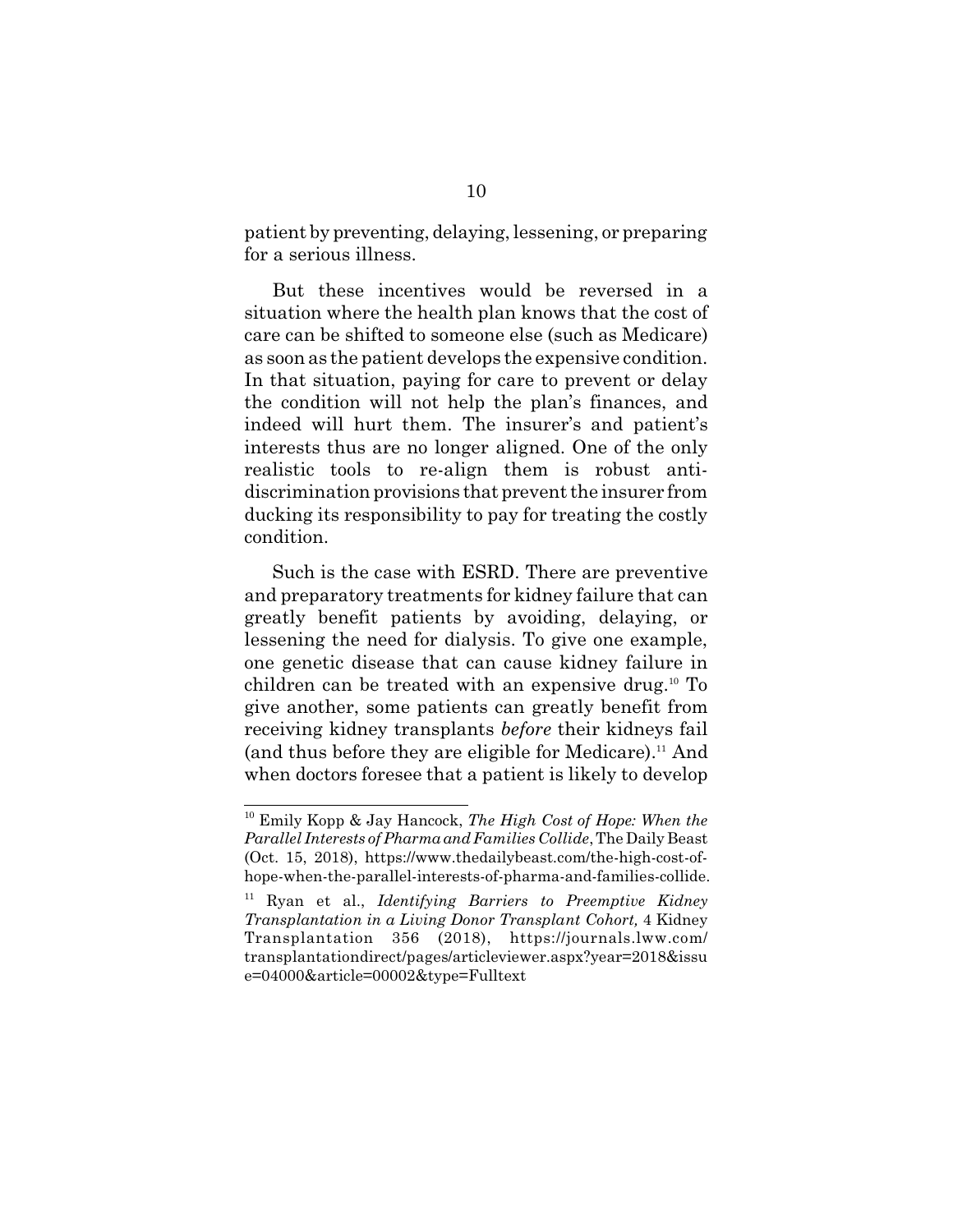ESRD and to need dialysis, the risk of clotting and infection in dialysis can be greatly reduced by a preparatory surgery to create a surgical connection called a "fistula"—which must be done two to three months *before* it can be used in dialysis.<sup>12</sup> These preventive and preparatory treatments can be exceptionally important to a prospective ESRD patient. Suffering kidney failure without proper preventive or preparatory care—a phenomenon known as "crashing" onto dialysis—causes a heightened risk of various complications and extended hospital stays.<sup>13</sup>

Petitioners' position would expose ESRD patients to a heightened risk of these harms. When a private insurance plan knows it will have to pay the costs of a patient's dialysis, its financial incentives are aligned with the patient's medical interests in receiving this preventive and preparatory care. The plan will save on the cost of dialysis by covering these treatments to prevent, delay, or lessen the need for it. But that would not be true if, as Petitioners have tried to do here, health plans could drive patients onto Medicare as soon as they need dialysis. In that situation, a plan would reap no financial reward for delaying the onset of ESRD or the need for dialysis. Indeed, paying for these

<sup>12</sup> *Frequently Asked Questions about Dialysis Access Surgery*, Beth Israel Deaconess Med. Ctr., https://www.bidmc.org/centers-anddepartments/transplant-institute/dialysis-access-center/frequentlyasked-questions-about-dialysis-access-surgery; Nat'l Kidney Found., *Hemodialysis Access: What You Need to Know*, at 7–9 (2006), https://www.kidney.org/sites/default/files/11-50-0216\_va.pdf

<sup>13</sup> Amber O. Molnar et al., *Risk Factors for Unplanned and Crash Dialysis Starts: A Protocol for a Systematic Review and Meta-Analysis* , 5 Systematic Revs. 1, 1–2 (2016), https://www.ncbi.nlm.nih.gov/pmc/articles/PMC4950106/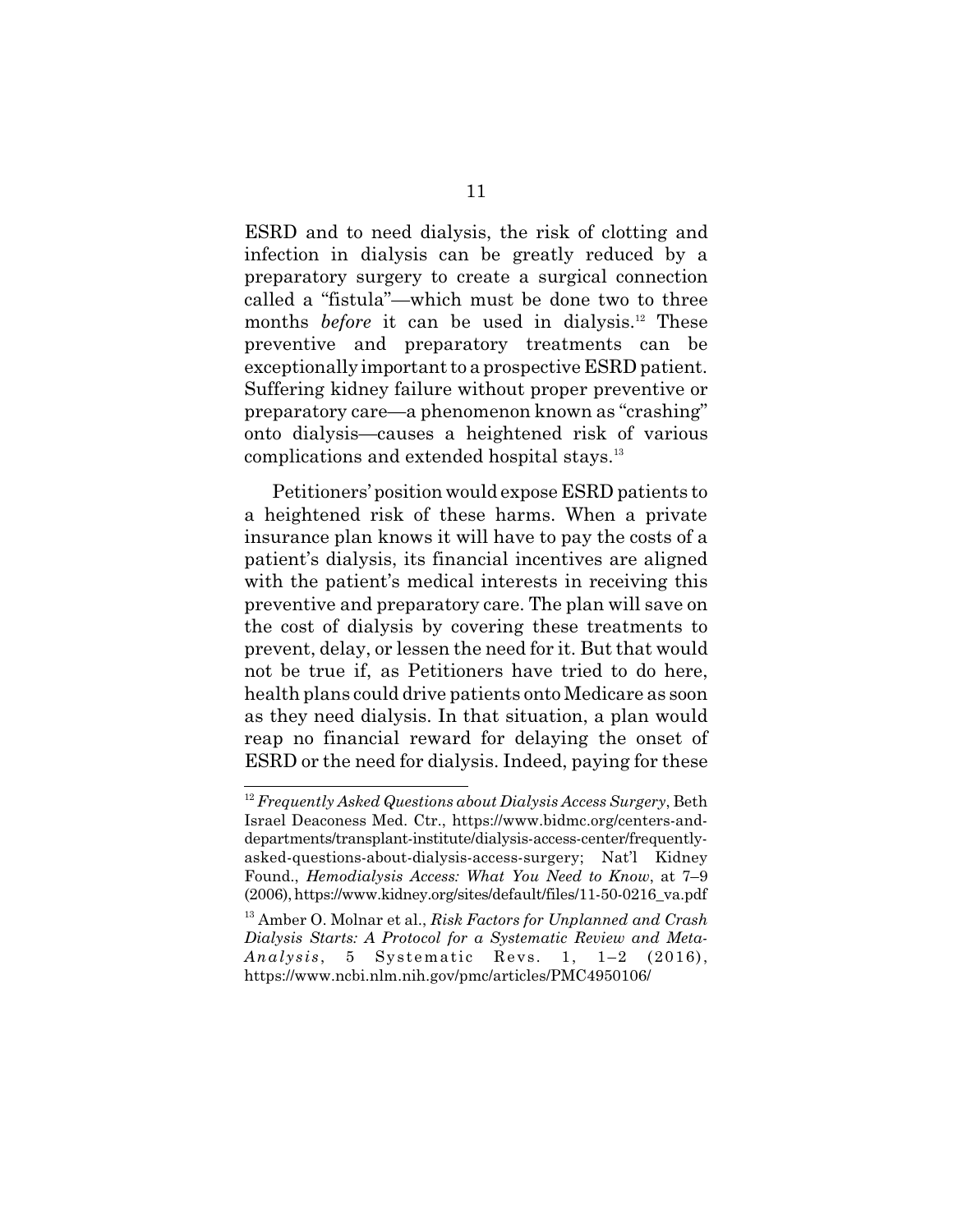preventive or preparatory treatments would *harm* the plan's bottom line.

The result is not difficult to foresee. If Petitioners' view were to prevail, health plans would find it hard to resist the financial pressure to cut not just dialysis coverage, but also other forms of care for people with declining kidney function. Thus, for many or most patients diagnosed with chronic kidney disease, the outlook would be bleak indeed.

## **III. Giving Up Their Private Health Plans Often Forces ESRD Patients To Accept Inferior Coverage.**

Finally, the most immediate harm to ESRD patients from Petitioners' position would be simply the loss of private health coverage with benefits that many patients prefer over Medicare's.

As the relevant statutes recognize, when ESRD patients have a choice between their private coverage and Medicare, they often prefer to keep their private coverage for the 30-month coordination period. There are good reasons for this. ESRD patients with Medicare coverage tend to have worse kidney-related health outcomes than those with private insurance.14 Private insurance often provides a wider choice of doctors, and coverage for more treatments. Private insurance also often covers an ESRD patient's spouse and children, who usually are not eligible for Medicare. Even for the

<sup>14</sup> Yoshio N. Hall et al., *Predictors of end-stage renal disease in the urban poor,* J. Health Care Poor Underserved. 2013 Nov; 24(4): 1686–1700, tbl. 2.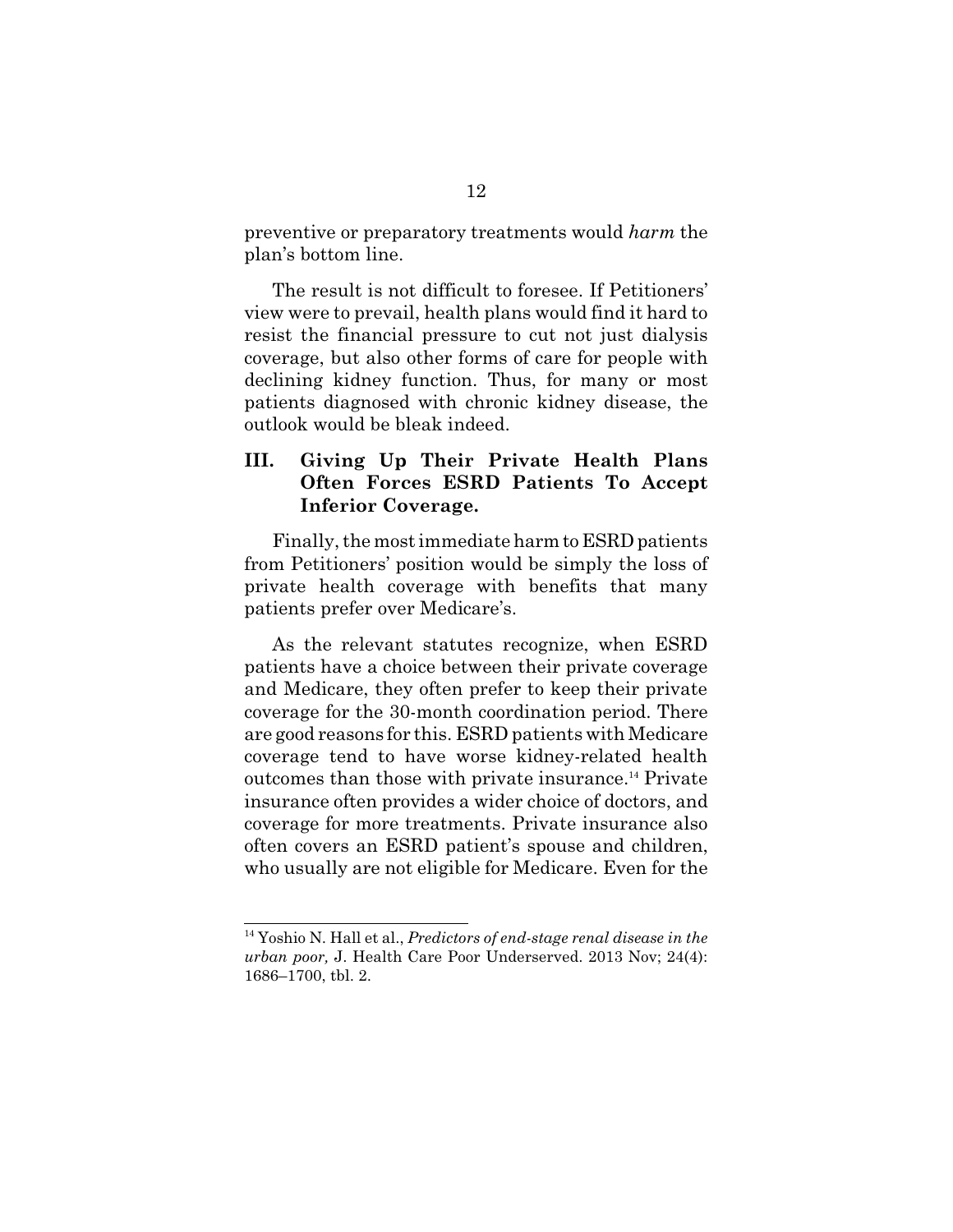ESRD patient him- or herself, Medicare does not cover dental treatment.<sup>15</sup>

Moreover, for many patients, the cost of Medicare may be substantial. For example, under Medicare Part B—which pays for dialysis treatments—patients who do not qualify for low-income benefits must pay an income-adjusted monthly premium of at least \$170.10.<sup>16</sup> Medicare Part B patients also must pay 20% coinsurance on all outpatient procedures—including dialysis—with no out-of-pocket maximum.17 Similarly, Medicare's prescription-drug benefit also requires participants to pay premiums, deductibles, and coinsurance.<sup>18</sup>

These difficulties hit ESRD patients especially hard. Patients suffering from kidney failure often have a heightened need for other medical treatment as well. For instance, the most common cause of ESRD in the United States is diabetes.<sup>19</sup> Diabetes not only presents its own challenges, but also significantly increases a

<sup>15</sup> *Dental Services*, Medicare.gov, https://www.medicare.gov/ coverage/dental-services

<sup>16</sup> *2022 Medicare Part A & B Premiums and Deductibles*, Ctrs. for Medicare & Medicaid Servs., https://www.cms.gov/newsroom/factsheets/2022-medicare-parts-b-premiums-and-deductibles2022 medicare-part-d-income-related-monthly-adjustment.

<sup>17</sup> Medicare.gov, *Part B Costs*, https://www.medicare.gov/yourmedicare-costs/part-b-costs

<sup>18</sup> Nat'l Council on Aging, *How Much Does Medicare Part D Cost?*, https://www.mymedicarematters.org/costs/part-d/

<sup>19</sup> Seyed Bahman Gaderien et al., *Diabetes and End-Stage Renal Disease; A Review Article on New Concepts*, 4 J. Renal Injury Prevention 28, 28 (2015), https://www.ncbi.nlm.nih.gov/ pmc/articles/PMC4459725/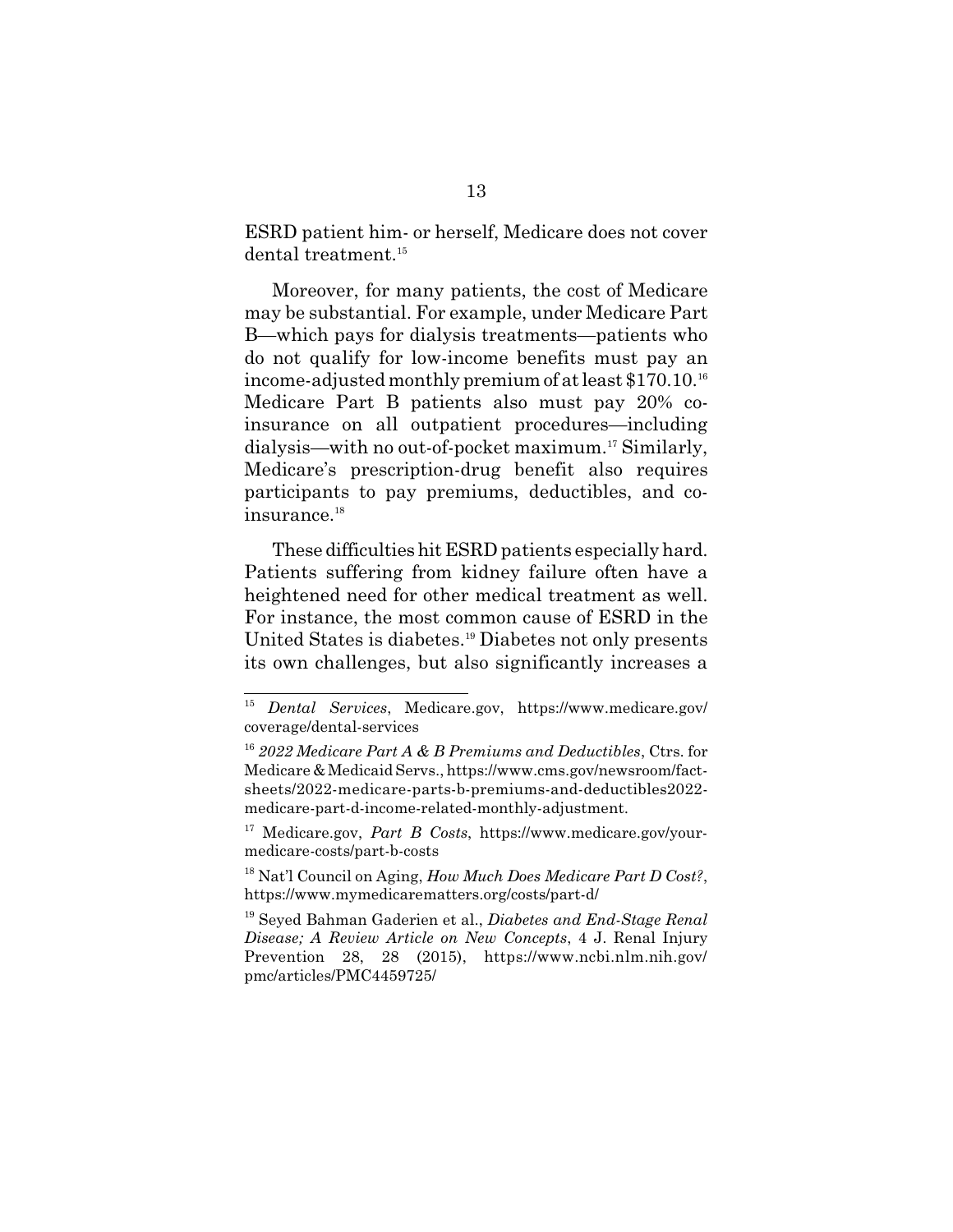person's risk of other serious ailments—for instance, it increases the risk of serious eye disease<sup>20</sup> and nearly doubles the likelihood of hearing loss.21 Other difficulties are encountered by those ESRD patients who are lucky enough to receive a kidney transplant. Those patients must take anti-rejection medications that make them prone to life-threatening infections—especially tooth infections, $22$  for which treatment is not covered by Medicare.

Dialysis patients on Medicare also face significant financial burdens. Most ESRD patients must receive over 150 dialysis treatments per year to stay alive. At the current base Medicare allowable cost for dialysis of approximately  $$258<sup>33</sup>$  the 20% co-insurance obligation can cost dialysis recipients more than \$50 per treatment—three times a week, every week, indefinitely. Between monthly premiums and coinsurance requirements, ESRD patients on Medicare

<sup>20</sup> *See* Nat'l Inst. of Diabetes and Digestive and Kidney Diseases, *Diabetic Eye Disease*, https://www.niddk.nih.gov/healthinformation/diabetes/overview/preventing-problems/diabetic-eyedisease

<sup>21</sup> Nat'l Insts. of Health, *Hearing Loss Is Common in People with Diabetes* (June 16, 2008), https://www.nih.gov/news-events/newsreleases/hearing-loss-common-people-diabetes

<sup>22</sup> Eleni A. Georgakopoulou et al., *Dental Management of Patients Before and After Renal Transplantation*, 13 Baltic Dental and Maxillofacial J. 107, 107–10 (2011), https://www.sbdmj.com/ 114/114-01.pdf

<sup>23</sup> *See* Ctrs. for Medicare and Medicaid Servs., *CY 2022 End Stage Renal Disease Prospective Payment System Final Rule (CMS-1749- F)*, https://www.cms.gov/newsroom/fact-sheets/cy-2022-end-stagerenal-disease-prospective-payment-system-final-rule-cms-1749-f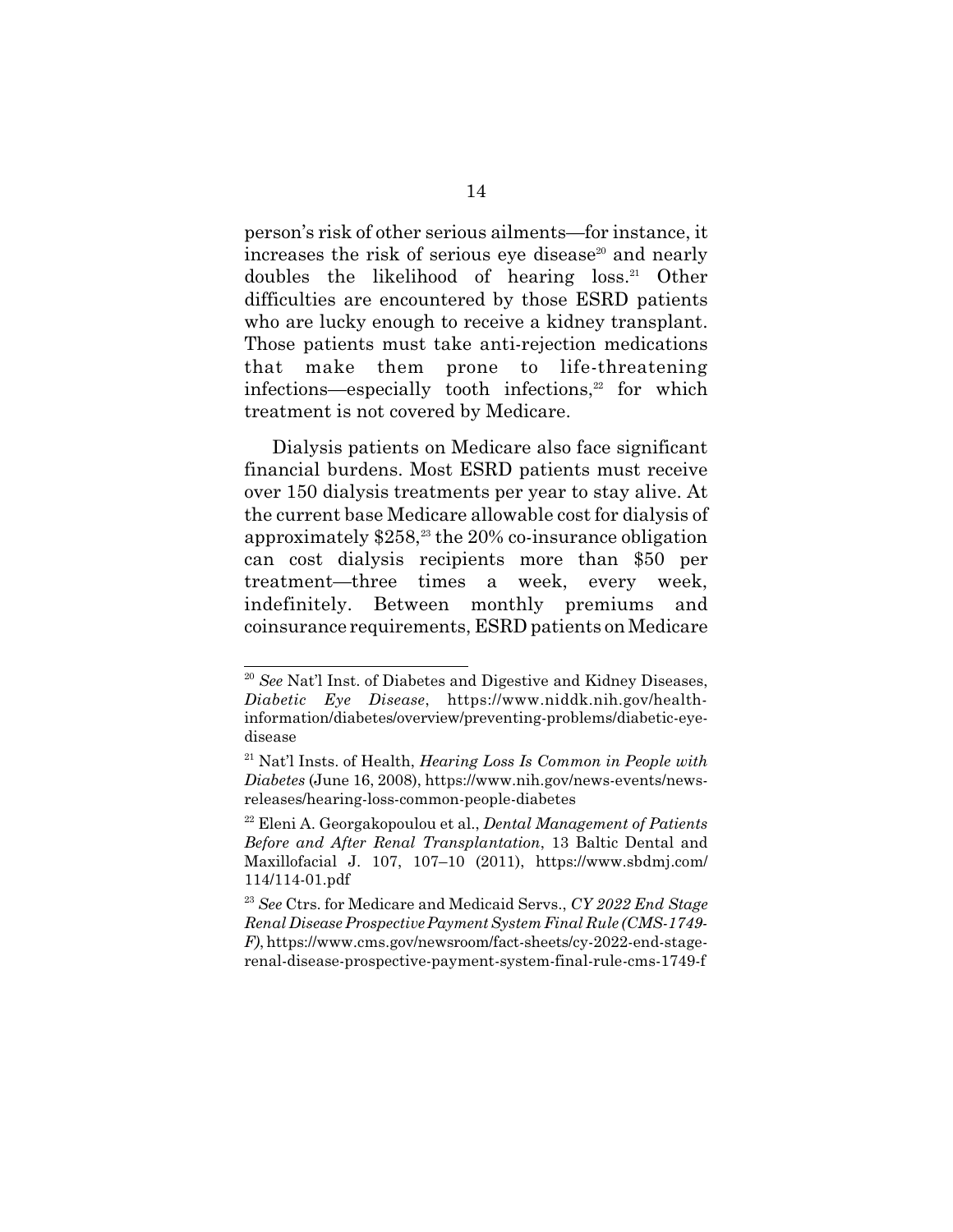may have to pay several thousand dollars out-of-pocket annually just to obtain dialysis—before considering the cost of any other treatments the patient may need.<sup>24</sup>

Thus, if schemes to force ESRD patients onto Medicare like Petitioner's here are allowed, then vulnerable ESRD patients—who are disproportionately low-income25—will suffer increased financial burdens for life-sustaining medical care. The Court should not sanction conduct that so plainly violates the statute Congress enacted to protect ESRD patients from such serious harms.

\* \* \*

Dialysis care is exceptional in its life-sustaining importance, in its intensity for the patient, and in its expense. Our national system for paying the cost of dialysis therefore also is exceptional: Medicare guarantees dialysis coverage for every American who needs it. But this in turn creates unique temptations and opportunities for private insurers to shunt dialysis patients directly onto Medicare. And if left unchecked,

<sup>&</sup>lt;sup>24</sup> For some Medicare recipients, some of these costs could be defrayed by the "Medigap" program—but that program generally does not help ESRD patients. Because most ESRD patients are under age 65, Federal law does not require states to offer Medigap coverage to them—and about half of the states do not. *See Ensure ALL Medicare ESRD Patients Have Access to Medigap Plans*, Dialysis Patient Citizens (Sept. 2019) https://www.dialysispatients.org/sites/default/files/medigap\_201 909.pdf.

<sup>25</sup>*See* United States Renal Data System, *2021 Annual Data Report: End Stage Renal Disease* ch. 1 (2021) (tbl. 1.2); Ward, Michael M., *Socioeconomic Status and the Incidence of ESRD*, 51 Am. J. Kidney Dis. 563, 565-566 (2008).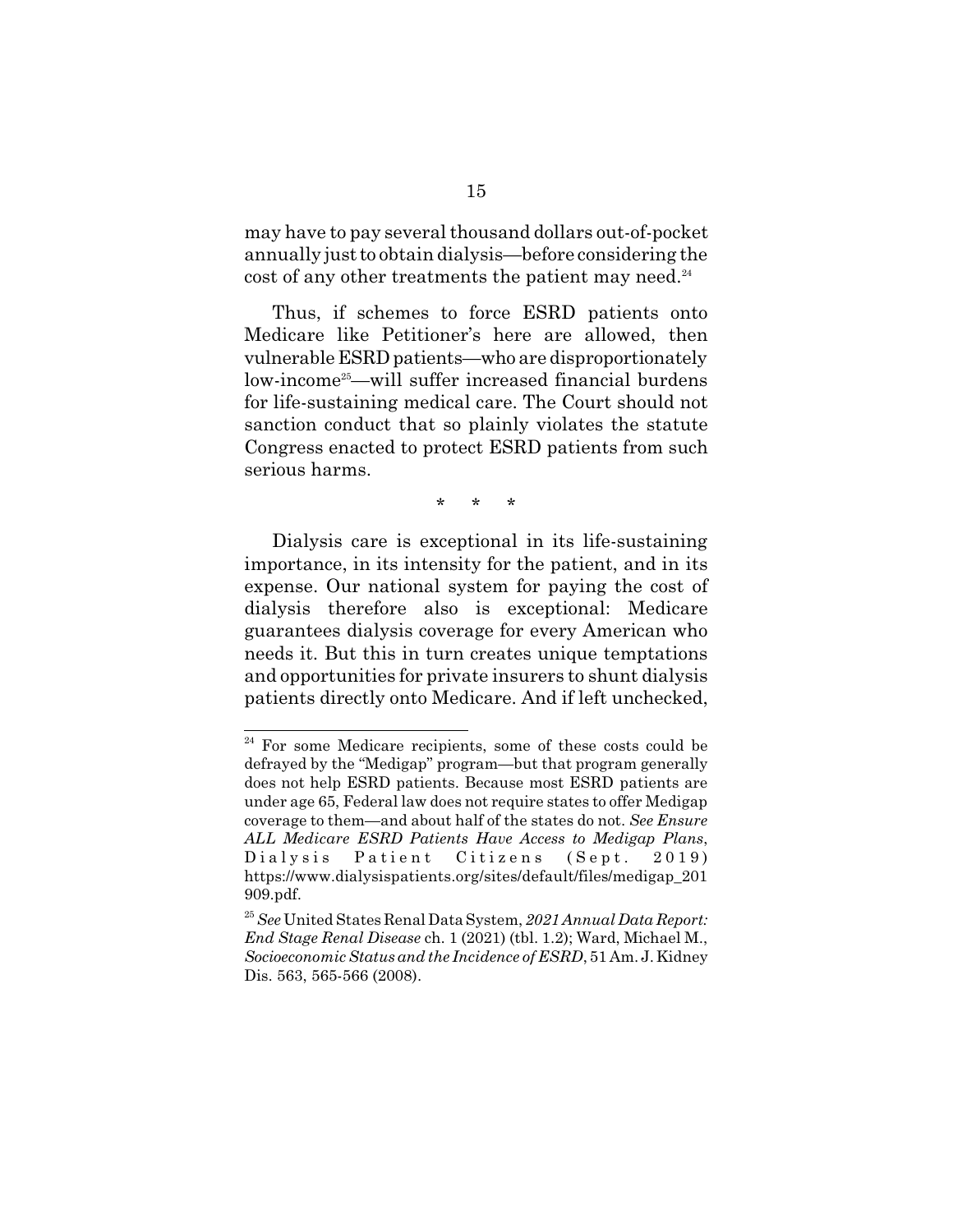private insurers could engage in discriminatory conduct that inflicts grave harm on dialysis patients—threatening the financial viability of outpatient dialysis clinics in many parts of the country, eliminating health plans' incentives to cover treatments that prevent or prepare patients for dialysis, and forcing dialysis patients off their private health plans just at the moment they need them most.

Congress recognized these unique pressures and responded to them with the anti-discrimination statutes at issue in this case. But if Petitioners' argument here prevails, those statutes will become a dead letter, and dialysis patients will be exposed to all the harms that the statutes were intended to prevent. The Court should reject that outcome and hold that Petitioners' plan terms are unlawful.

#### **CONCLUSION**

The judgment should be affirmed.